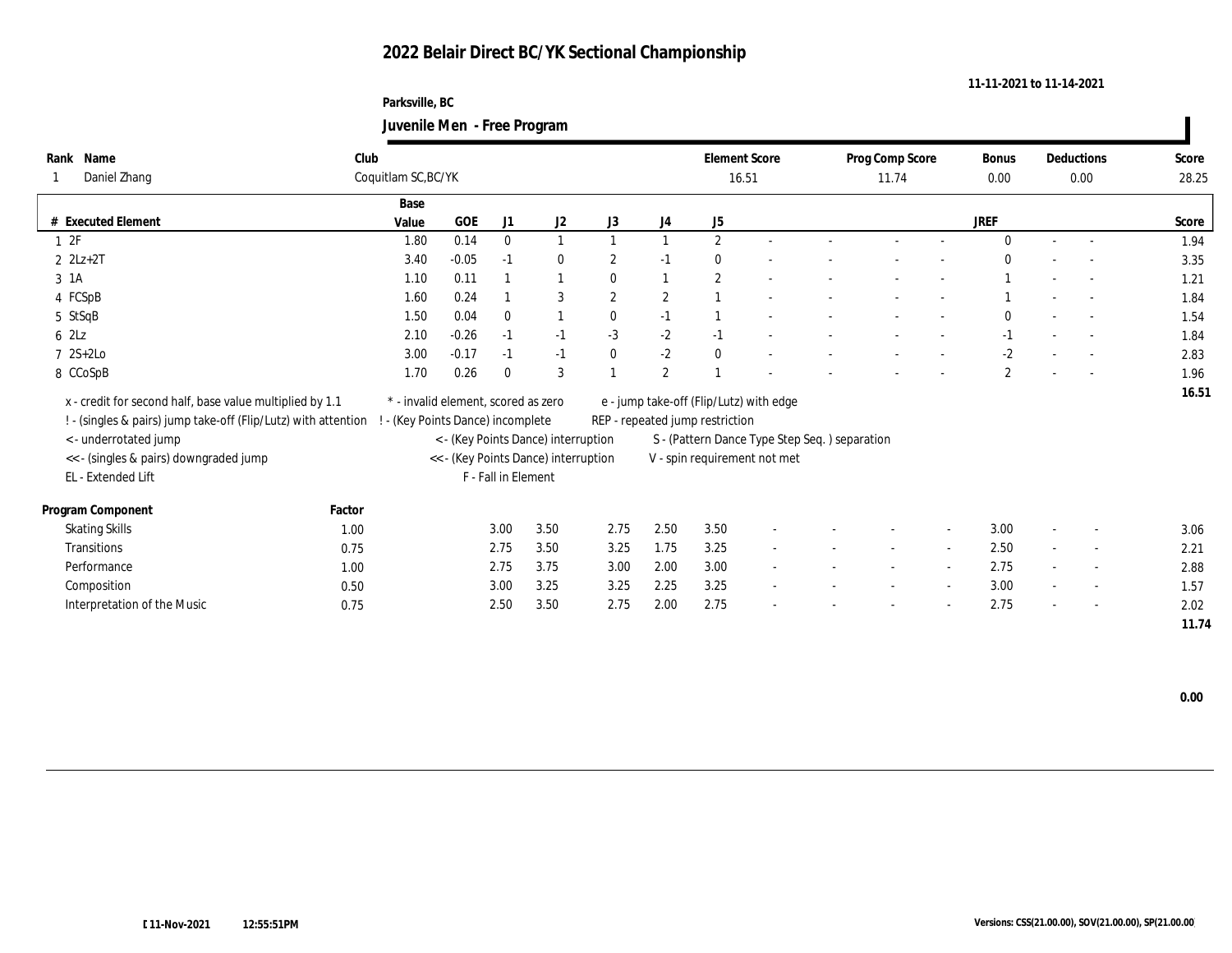#### **Parksville, BC Juvenile Men - Free Program**

|                                        |                                                                |                                     |         |                     | $\mathbf{\sigma}$                    |                |              |                                         |                                               |                 |        |                |                          |                          |       |
|----------------------------------------|----------------------------------------------------------------|-------------------------------------|---------|---------------------|--------------------------------------|----------------|--------------|-----------------------------------------|-----------------------------------------------|-----------------|--------|----------------|--------------------------|--------------------------|-------|
| Name<br>Rank                           | Club                                                           |                                     |         |                     |                                      |                |              | <b>Element Score</b>                    |                                               | Prog Comp Score |        | Bonus          |                          | Deductions               | Score |
| Junu Gim<br>$\mathbf{2}$               |                                                                | WRSSSC, BC/YK                       |         |                     |                                      |                |              | 15.31                                   |                                               | 12.35           |        | 0.00           |                          | 0.20                     | 27.46 |
|                                        |                                                                | Base                                |         |                     |                                      |                |              |                                         |                                               |                 |        |                |                          |                          |       |
| # Executed Element                     |                                                                | Value                               | GOE     | J1                  | J2                                   | J3             | J4           | J5                                      |                                               |                 |        | JREF           |                          |                          | Score |
| $1 \t1A$                               |                                                                | 1.10                                | 0.14    |                     | 3                                    | $\overline{1}$ | $\mathbf{1}$ | $\mathbf{1}$                            |                                               |                 |        | $\overline{2}$ |                          | $\sim$                   | 1.24  |
| $2\,$ $2\mathrm{Lz}$                   |                                                                | 2.10                                | $-0.16$ | $-1$                | $-1$                                 | $-1$           | $-2$         | $\mathbf{0}$                            |                                               |                 |        | $\Omega$       |                          |                          | 1.94  |
| $3 \quad 2S+2Lo$                       |                                                                | 3.00                                | $-0.09$ | $\mathbf{0}$        | $-1$                                 | $\mathbf{0}$   | $-1$         | $\mathbf{0}$                            |                                               |                 |        | $-2$           |                          |                          | 2.91  |
| 4 CCoSpB                               |                                                                | 1.70                                | 0.26    |                     | 3                                    |                | $\mathbf{2}$ |                                         |                                               |                 |        | $\mathbf{2}$   |                          |                          | 1.96  |
| 5 StSqB                                |                                                                | 1.50                                | 0.19    |                     | 3                                    | 2              | $\mathbf{1}$ |                                         |                                               |                 |        |                |                          | $\overline{\phantom{a}}$ | 1.69  |
| 6 $2Lz(e)+2T$                          |                                                                | 2.98                                | $-0.84$ | $-5$                | $-5$                                 | $-5$           | $-5$         | $-4$                                    |                                               |                 |        | $-5$           |                          |                          | 2.14  |
| 72F                                    |                                                                | 1.80                                | $-0.09$ | $-1$                | 1                                    | $\mathbf{0}$   | $-1$         | $-1$                                    |                                               |                 |        | $\mathbf{0}$   |                          |                          | 1.71  |
| 8 FCSpB                                |                                                                | 1.60                                | 0.12    | $\bf{0}$            | 3                                    | $\theta$       | $\mathbf{2}$ | $\Omega$                                |                                               |                 |        |                |                          |                          | 1.72  |
|                                        | x - credit for second half, base value multiplied by 1.1       | * - invalid element, scored as zero |         |                     |                                      |                |              | e - jump take-off (Flip/Lutz) with edge |                                               |                 |        |                |                          |                          | 15.31 |
|                                        | ! - (singles & pairs) jump take-off (Flip/Lutz) with attention | ! - (Key Points Dance) incomplete   |         |                     |                                      |                |              | REP - repeated jump restriction         |                                               |                 |        |                |                          |                          |       |
| <- underrotated jump                   |                                                                |                                     |         |                     | < - (Key Points Dance) interruption  |                |              |                                         | S - (Pattern Dance Type Step Seq.) separation |                 |        |                |                          |                          |       |
| << - (singles & pairs) downgraded jump |                                                                |                                     |         |                     | << - (Key Points Dance) interruption |                |              |                                         | V - spin requirement not met                  |                 |        |                |                          |                          |       |
| EL - Extended Lift                     |                                                                |                                     |         | F - Fall in Element |                                      |                |              |                                         |                                               |                 |        |                |                          |                          |       |
|                                        |                                                                |                                     |         |                     |                                      |                |              |                                         |                                               |                 |        |                |                          |                          |       |
| Program Component                      | Factor                                                         |                                     |         |                     |                                      |                |              |                                         |                                               |                 |        |                |                          |                          |       |
| <b>Skating Skills</b>                  | 1.00                                                           |                                     |         | 3.25                | 4.25                                 | 3.00           | 3.00         | 3.50                                    |                                               |                 |        | 3.25           |                          |                          | 3.25  |
| Transitions                            | 0.75                                                           |                                     |         | 3.25                | 3.50                                 | 2.50           | 2.25         | 3.25                                    |                                               | $\sim$          | $\sim$ | 3.00           | $\sim$                   | $\overline{\phantom{a}}$ | 2.25  |
| Performance                            | 1.00                                                           |                                     |         | 3.00                | 3.50                                 | 2.50           | 3.00         | 3.00                                    |                                               |                 | $\sim$ | 3.25           | $\overline{\phantom{a}}$ | $\overline{\phantom{a}}$ | 3.06  |
| Composition                            | 0.50                                                           |                                     |         | 3.50                | 3.75                                 | 3.00           | 2.50         | 3.25                                    |                                               |                 | $\sim$ | 3.25           |                          | $\overline{\phantom{a}}$ | 1.63  |
| Interpretation of the Music            | 0.75                                                           |                                     |         | 3.25                | 3.00                                 | 2.75           | 2.50         | 2.75                                    |                                               |                 |        | 3.00           |                          | $\overline{\phantom{a}}$ | 2.16  |
|                                        |                                                                |                                     |         |                     |                                      |                |              |                                         |                                               |                 |        |                |                          |                          | 12.35 |
|                                        |                                                                |                                     |         |                     |                                      |                |              |                                         |                                               |                 |        |                |                          |                          |       |

 $\blacksquare$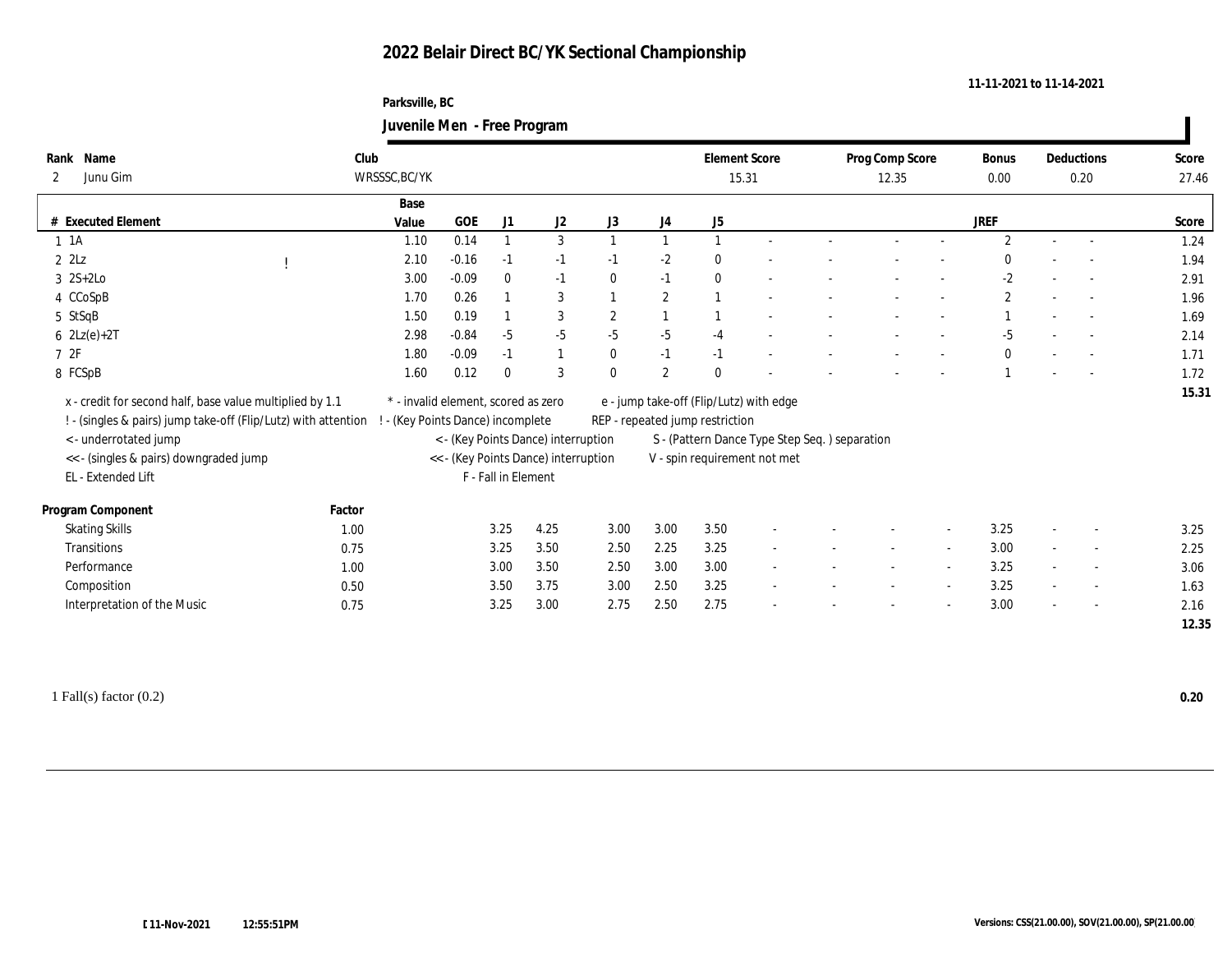#### **Parksville, BC Juvenile Men - Free Program**

|                                                                |        |                                     |                                 |                     | $\tilde{\phantom{a}}$                |              |              |                                 |                                               |                 |                          |              |                          |       |
|----------------------------------------------------------------|--------|-------------------------------------|---------------------------------|---------------------|--------------------------------------|--------------|--------------|---------------------------------|-----------------------------------------------|-----------------|--------------------------|--------------|--------------------------|-------|
| Name<br>Rank                                                   | Club   |                                     |                                 |                     |                                      |              |              |                                 | <b>Element Score</b>                          | Prog Comp Score |                          | Bonus        | Deductions               | Score |
| <b>Carson Chow</b><br>3                                        |        | Connaught SC, BC/YK                 |                                 |                     |                                      |              |              |                                 | 12.63                                         | 12.37           |                          | $0.00\,$     | $0.00\,$                 | 25.00 |
|                                                                |        | Base                                |                                 |                     |                                      |              |              |                                 |                                               |                 |                          |              |                          |       |
| # Executed Element                                             |        | Value                               | <b>GOE</b>                      | J1                  | J2                                   | J3           | J4           | J5                              |                                               |                 |                          | <b>JREF</b>  |                          | Score |
| 12F                                                            |        | 1.80                                | $-0.18$                         | $-2$                | $-2$                                 | $\mathbf{0}$ | $-1$         | $-1$                            |                                               |                 |                          | $\Omega$     | $\sim$                   | 1.62  |
| 2 2S                                                           |        | 1.30                                | 0.03                            | $\bf{0}$            | $\mathbf{1}$                         | $\bf{0}$     | $\bf{0}$     | $\boldsymbol{2}$                |                                               |                 |                          | $\theta$     |                          | 1.33  |
| 3 FCSpB                                                        |        | 1.60                                | 0.04                            | $\bf{0}$            | $\bf{0}$                             |              | $\bf{0}$     |                                 | $\overline{\phantom{a}}$                      |                 |                          | $\mathbf{0}$ | $\overline{\phantom{a}}$ | 1.64  |
| $4$ $2Lz+2T<<$                                                 |        | 2.50                                | $-0.89$                         | $-4$                | $-5$                                 | $-3$         | $-5$         | $-3$                            | $\overline{\phantom{a}}$                      |                 |                          | $-5$         | $\sim$                   | 1.61  |
| $5$ 1A+2Lo                                                     |        | 2.80                                | $-0.38$                         | $-2$                | $-1$                                 | $-1$         | $-3$         | $-3$                            | $\overline{\phantom{a}}$                      |                 |                          | $-3$         | $\overline{\phantom{a}}$ | 2.42  |
| 6 StSqB                                                        |        | 1.50                                | 0.11                            | $\mathbf{0}$        | $\mathbf{1}$                         |              |              | $\theta$                        | $\overline{a}$                                | $\sim$          | $\overline{\phantom{a}}$ | $\mathbf{2}$ | $\sim$                   | 1.61  |
| $7$ 1Lz                                                        |        | 0.60                                | $-0.11$                         | $-2$                | $-1$                                 | $-2$         | $-4$         | $-2$                            |                                               |                 |                          | $\mathbf{0}$ | $\sim$                   | 0.49  |
| 8 CCoSpB                                                       |        | 1.70                                | 0.21                            |                     | 3                                    |              | $\mathbf{2}$ |                                 |                                               |                 |                          |              | $\overline{\phantom{a}}$ | 1.91  |
| x - credit for second half, base value multiplied by 1.1       |        | * - invalid element, scored as zero |                                 |                     |                                      |              |              |                                 | e - jump take-off (Flip/Lutz) with edge       |                 |                          |              |                          | 12.63 |
| ! - (singles & pairs) jump take-off (Flip/Lutz) with attention |        |                                     | - (Key Points Dance) incomplete |                     |                                      |              |              | REP - repeated jump restriction |                                               |                 |                          |              |                          |       |
| <- underrotated jump                                           |        |                                     |                                 |                     | < - (Key Points Dance) interruption  |              |              |                                 | S - (Pattern Dance Type Step Seq.) separation |                 |                          |              |                          |       |
| << - (singles & pairs) downgraded jump                         |        |                                     |                                 |                     | << - (Key Points Dance) interruption |              |              |                                 | V - spin requirement not met                  |                 |                          |              |                          |       |
| EL - Extended Lift                                             |        |                                     |                                 | F - Fall in Element |                                      |              |              |                                 |                                               |                 |                          |              |                          |       |
|                                                                |        |                                     |                                 |                     |                                      |              |              |                                 |                                               |                 |                          |              |                          |       |
| Program Component                                              | Factor |                                     |                                 |                     |                                      |              |              |                                 |                                               |                 |                          |              |                          |       |
| <b>Skating Skills</b>                                          | 1.00   |                                     |                                 | 3.00                | 3.25                                 | 2.75         | 2.75         | 3.50                            |                                               |                 |                          | 3.25         | $\overline{\phantom{a}}$ | 3.06  |
| Transitions                                                    | 0.75   |                                     |                                 | 2.75                | 3.00                                 | 3.00         | 2.50         | 3.25                            |                                               | $\sim$          | $\sim$                   | 3.25         | $\overline{\phantom{a}}$ | 2.25  |
| Performance                                                    | 1.00   |                                     |                                 | 3.00                | 3.25                                 | 3.25         | 3.25         | 3.00                            |                                               |                 | $\overline{\phantom{a}}$ | 3.25         | $\overline{\phantom{a}}$ | 3.19  |
| Composition                                                    | 0.50   |                                     |                                 | 3.00                | 3.25                                 | 2.75         | 3.00         | 3.75                            | $\overline{\phantom{a}}$                      |                 | $\sim$                   | 3.25         | $\overline{\phantom{a}}$ | 1.57  |
| Interpretation of the Music                                    | 0.75   |                                     |                                 | 2.75                | 3.00                                 | 3.25         | 3.00         | 3.50                            |                                               |                 | $\overline{\phantom{a}}$ | 3.00         | $\overline{\phantom{a}}$ | 2.30  |
|                                                                |        |                                     |                                 |                     |                                      |              |              |                                 |                                               |                 |                          |              |                          | 12.37 |

 **0.00**

 $\blacksquare$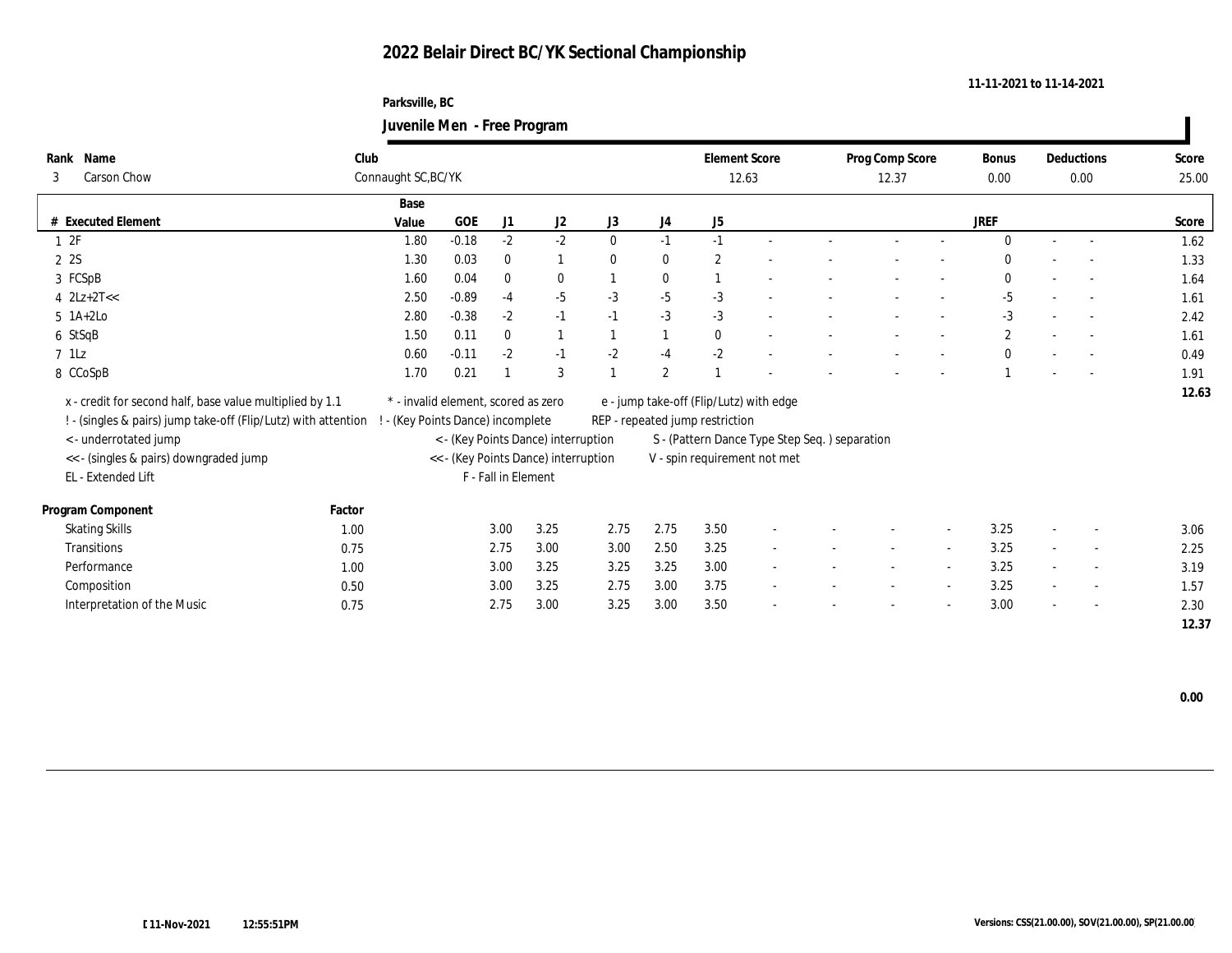#### **Parksville, BC Juvenile Men - Free Program**

| Score<br>23.72<br>Score<br>2.14<br>0.30<br>1.43<br>1.61<br>1.26<br>1.50<br>2.50 |
|---------------------------------------------------------------------------------|
|                                                                                 |
|                                                                                 |
|                                                                                 |
|                                                                                 |
|                                                                                 |
|                                                                                 |
|                                                                                 |
|                                                                                 |
|                                                                                 |
|                                                                                 |
|                                                                                 |
| 1.28                                                                            |
| 12.02                                                                           |
|                                                                                 |
|                                                                                 |
|                                                                                 |
|                                                                                 |
|                                                                                 |
|                                                                                 |
| 2.81                                                                            |
| 2.06                                                                            |
| 2.63                                                                            |
| 1.38                                                                            |
| 2.02                                                                            |
| 10.90                                                                           |
|                                                                                 |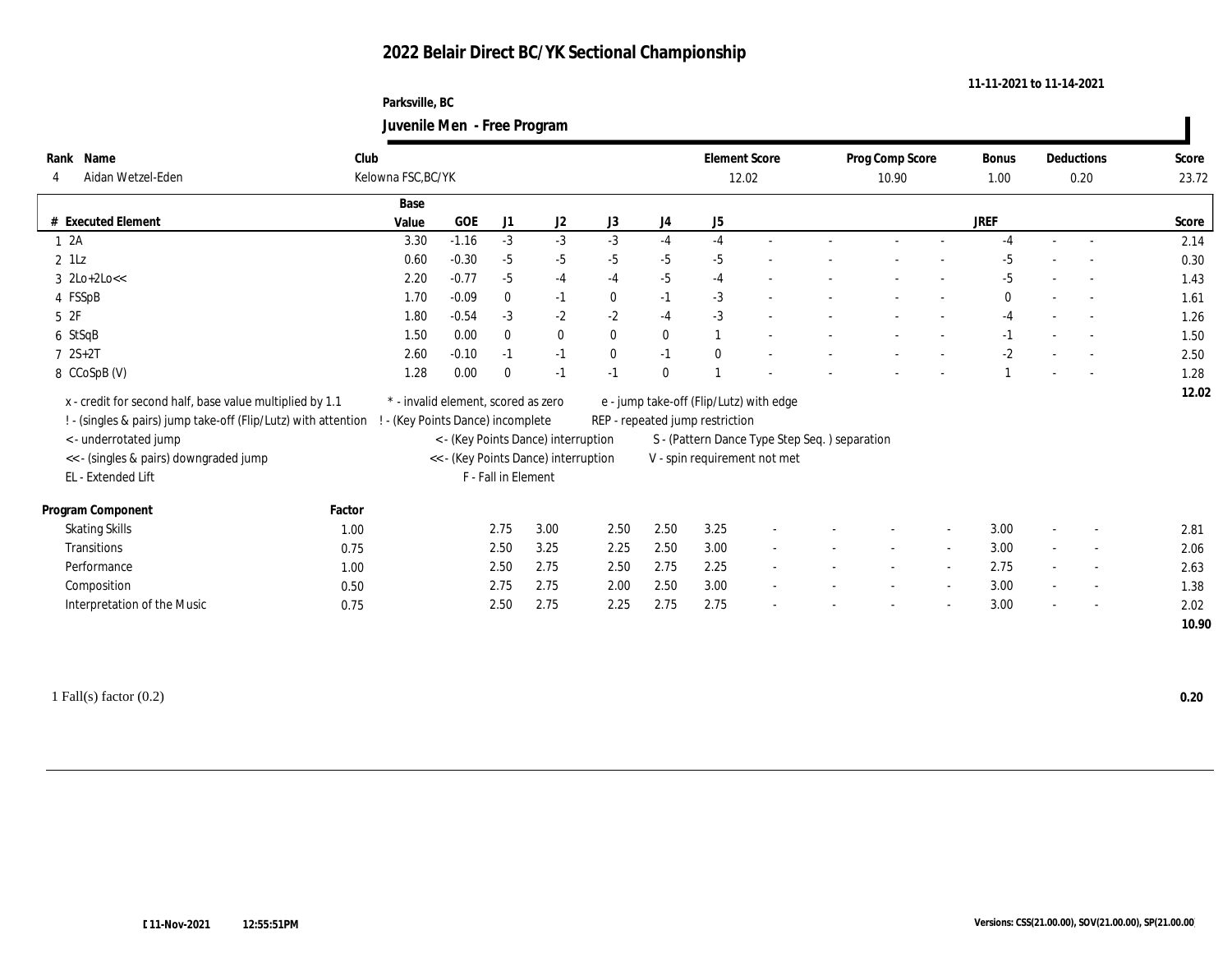#### **Parksville, BC Juvenile Men - Free Program**

|        |                                                                |                         |                                     |                     | ັ                                    |              |                  |                                 |                                               |                 |                          |              |        |                          |       |
|--------|----------------------------------------------------------------|-------------------------|-------------------------------------|---------------------|--------------------------------------|--------------|------------------|---------------------------------|-----------------------------------------------|-----------------|--------------------------|--------------|--------|--------------------------|-------|
| Rank   | Name                                                           | Club                    |                                     |                     |                                      |              |                  |                                 | <b>Element Score</b>                          | Prog Comp Score |                          | <b>Bonus</b> |        | Deductions               | Score |
| 5      | Devesh Sharma                                                  | Champs ISC of BC, BC/YK |                                     |                     |                                      |              |                  |                                 | 11.02                                         | 10.02           |                          | 0.00         |        | 0.00                     | 21.04 |
|        |                                                                | Base                    |                                     |                     |                                      |              |                  |                                 |                                               |                 |                          |              |        |                          |       |
|        | # Executed Element                                             | Value                   | GOE                                 | J1                  | J2                                   | J3           | J4               | J5                              |                                               |                 |                          | <b>JREF</b>  |        |                          | Score |
| 12Lz   |                                                                | 2.10                    | $-0.05$                             | $\mathbf{0}$        | $\bf{0}$                             | $\mathbf{0}$ | $-1$             | $-1$                            | $\sim$                                        |                 |                          | $\mathbf{0}$ | $\sim$ | $\sim$                   | 2.05  |
| 2ZF    |                                                                | 1.80                    | $-0.18$                             | $-1$                | $-1$                                 | $-1$         | $-2$             | $\mathbf{0}$                    |                                               |                 |                          |              |        |                          | 1.62  |
|        | $3 \text{ }2\text{Lo}\ll$                                      | 0.50                    | $-0.23$                             | $-4$                | $-5$                                 | $-5$         | $-5$             | $-3$                            |                                               |                 |                          |              |        |                          | 0.27  |
|        | $4$ 1A+2T                                                      | 2.40                    | 0.10                                | $\mathbf{0}$        | $\mathbf{1}$                         |              | $\mathbf{0}$     |                                 | $\overline{\phantom{a}}$                      |                 |                          |              |        | $\sim$                   | 2.50  |
| 5 FCSp |                                                                | 0.00                    |                                     |                     |                                      |              |                  |                                 |                                               |                 |                          |              |        |                          | 0.00  |
|        | $6 \quad 2S+1LO$                                               | 1.80                    | 0.00                                | $\bf{0}$            | $\bf{0}$                             | $\mathbf{0}$ | $\bf{0}$         |                                 | $\overline{\phantom{a}}$                      |                 |                          | $\bf{0}$     |        | $\overline{\phantom{a}}$ | 1.80  |
|        | 7 StSqB                                                        | 1.50                    | 0.00                                | $-2$                | $\bf{0}$                             | $\mathbf{0}$ | $\bf{0}$         | $\mathbf{0}$                    |                                               |                 |                          | $\bf{0}$     |        | $\sim$                   | 1.50  |
|        | 8 CCoSpB (V)                                                   | 1.28                    | 0.00                                | $\mathbf{0}$        | $\mathbf{0}$                         | $-1$         | $\boldsymbol{0}$ | $\mathbf{0}$                    |                                               |                 |                          | $\mathbf{0}$ |        |                          | 1.28  |
|        | x - credit for second half, base value multiplied by 1.1       |                         | * - invalid element, scored as zero |                     |                                      |              |                  |                                 | e - jump take-off (Flip/Lutz) with edge       |                 |                          |              |        |                          | 11.02 |
|        | ! - (singles & pairs) jump take-off (Flip/Lutz) with attention |                         | - (Key Points Dance) incomplete     |                     |                                      |              |                  | REP - repeated jump restriction |                                               |                 |                          |              |        |                          |       |
|        | < - underrotated jump                                          |                         |                                     |                     | < - (Key Points Dance) interruption  |              |                  |                                 | S - (Pattern Dance Type Step Seq.) separation |                 |                          |              |        |                          |       |
|        |                                                                |                         |                                     |                     | << - (Key Points Dance) interruption |              |                  |                                 |                                               |                 |                          |              |        |                          |       |
|        | << - (singles & pairs) downgraded jump<br>EL - Extended Lift   |                         |                                     | F - Fall in Element |                                      |              |                  |                                 | V - spin requirement not met                  |                 |                          |              |        |                          |       |
|        |                                                                |                         |                                     |                     |                                      |              |                  |                                 |                                               |                 |                          |              |        |                          |       |
|        | Program Component                                              | Factor                  |                                     |                     |                                      |              |                  |                                 |                                               |                 |                          |              |        |                          |       |
|        | <b>Skating Skills</b>                                          | 1.00                    |                                     | 2.25                | 2.50                                 | 2.50         | 2.25             | 3.25                            |                                               |                 |                          | 2.50         |        | $\overline{\phantom{a}}$ | 2.44  |
|        | <b>Transitions</b>                                             | 0.75                    |                                     | 2.00                | 2.75                                 | 2.75         | 2.50             | 3.25                            | $\sim$                                        | $\sim$          | $\sim$                   | 2.00         | $\sim$ | $\sim$                   | 1.88  |
|        | Performance                                                    | 1.00                    |                                     | 2.00                | 2.75                                 | 2.75         | 2.00             | 3.00                            |                                               |                 | $\overline{\phantom{a}}$ | 2.50         |        | $\overline{\phantom{a}}$ | 2.50  |
|        | Composition                                                    | 0.50                    |                                     | 2.25                | 3.00                                 | 2.50         | 2.25             | 3.50                            |                                               |                 | $\sim$                   | 2.50         |        | $\sim$                   | 1.28  |
|        | Interpretation of the Music                                    | 0.75                    |                                     | 1.75                | 3.00                                 | 2.75         | 1.75             | 3.25                            |                                               |                 | $\overline{\phantom{a}}$ | 2.75         |        | $\sim$                   | 1.92  |
|        |                                                                |                         |                                     |                     |                                      |              |                  |                                 |                                               |                 |                          |              |        |                          | 10.02 |

 **0.00**

 $\blacksquare$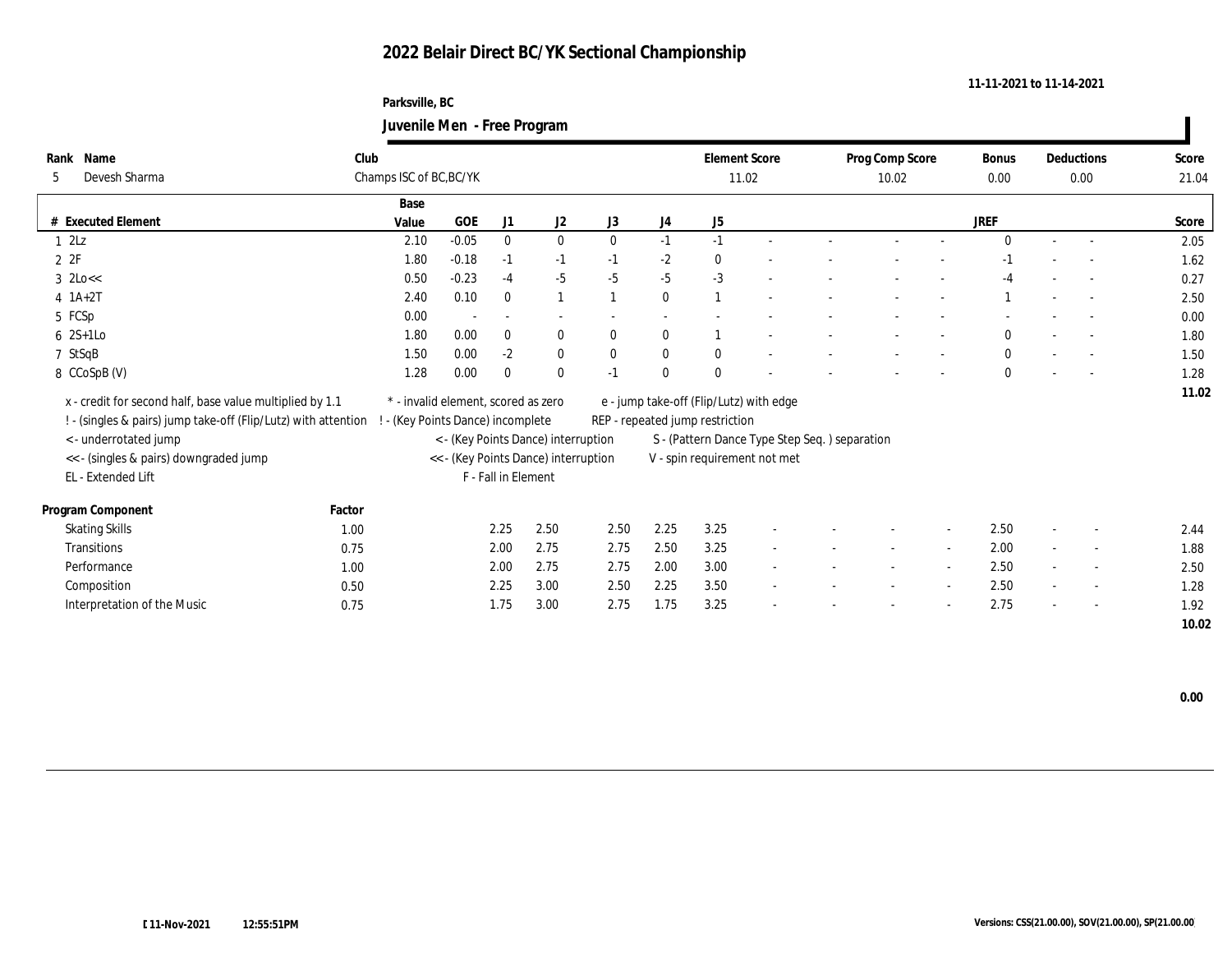#### **Parksville, BC Juvenile Men - Free Program**

|                                                                                                  |                          |                                     |                     | $\overline{\phantom{0}}$             |              |              |                                 |                                               |                 |                          |              |                          |                          |       |
|--------------------------------------------------------------------------------------------------|--------------------------|-------------------------------------|---------------------|--------------------------------------|--------------|--------------|---------------------------------|-----------------------------------------------|-----------------|--------------------------|--------------|--------------------------|--------------------------|-------|
| Name<br>Rank                                                                                     | Club                     |                                     |                     |                                      |              |              |                                 | <b>Element Score</b>                          | Prog Comp Score |                          | Bonus        |                          | Deductions               | Score |
| June Lim<br>6                                                                                    | Racquet Club of V, BC/YK |                                     |                     |                                      |              |              |                                 | 9.55                                          | 11.31           |                          | 0.00         |                          | 0.00                     | 20.86 |
|                                                                                                  | Base                     |                                     |                     |                                      |              |              |                                 |                                               |                 |                          |              |                          |                          |       |
| # Executed Element                                                                               | Value                    | GOE                                 | J1                  | J2                                   | J3           | J4           | J5                              |                                               |                 |                          | <b>JREF</b>  |                          |                          | Score |
| $1$ 1A+1Lo                                                                                       | 1.60                     | $0.00\,$                            | $\bf{0}$            | $\bf{0}$                             | $\mathbf{0}$ | $\bf{0}$     | $\mathbf{0}$                    | $\sim$                                        |                 |                          | $\mathbf{0}$ | $\sim$                   | $\sim$                   | 1.60  |
| 2 FCSpB                                                                                          | 1.60                     | 0.00                                | $-1$                | $\boldsymbol{2}$                     |              | $\bf{0}$     | $\bf{0}$                        |                                               |                 |                          |              |                          |                          | 1.60  |
| $3$ 1Lz                                                                                          | 0.60                     | 0.00                                | $\mathbf{0}$        | $\boldsymbol{0}$                     | $\mathbf{0}$ | $\bf{0}$     | $\mathbf{0}$                    |                                               |                 |                          |              |                          | $\overline{\phantom{a}}$ | 0.60  |
| 4 StSqB                                                                                          | 1.50                     | 0.19                                | $\mathbf{0}$        | $\boldsymbol{2}$                     | $\mathbf{2}$ | $\mathbf{1}$ |                                 | $\overline{\phantom{a}}$                      |                 |                          |              |                          | $\overline{\phantom{a}}$ | 1.69  |
| $5 \quad 2S \leq 1T$                                                                             | 0.80                     | $-0.13$                             | $-3$                | $-4$                                 | $-3$         | $-3$         | $-3$                            |                                               |                 |                          | $-5$         |                          |                          | 0.67  |
| 6 CCoSpB                                                                                         | 1.70                     | 0.26                                |                     | $\mathbf{2}$                         |              |              | $\overline{2}$                  |                                               |                 |                          | $\mathbf{2}$ |                          | $\overline{a}$           | 1.96  |
| 72F <                                                                                            | 0.50                     | $-0.20$                             | $-4$                | $-5$                                 | $-3$         | $-4$         | $-3$                            |                                               |                 |                          | -5           |                          | $\sim$                   | 0.30  |
| 8 1 A                                                                                            | 1.10                     | 0.03                                | $\mathbf{0}$        | $\mathbf{2}$                         | $\theta$     | $\bf{0}$     |                                 |                                               |                 |                          | $\mathbf{0}$ |                          | $\overline{\phantom{a}}$ | 1.13  |
| x - credit for second half, base value multiplied by 1.1                                         |                          | * - invalid element, scored as zero |                     |                                      |              |              |                                 | e - jump take-off (Flip/Lutz) with edge       |                 |                          |              |                          |                          | 9.55  |
| ! - (singles & pairs) jump take-off (Flip/Lutz) with attention ! - (Key Points Dance) incomplete |                          |                                     |                     |                                      |              |              | REP - repeated jump restriction |                                               |                 |                          |              |                          |                          |       |
| <- underrotated jump                                                                             |                          |                                     |                     | < - (Key Points Dance) interruption  |              |              |                                 | S - (Pattern Dance Type Step Seq.) separation |                 |                          |              |                          |                          |       |
| << - (singles & pairs) downgraded jump                                                           |                          |                                     |                     | << - (Key Points Dance) interruption |              |              |                                 | V - spin requirement not met                  |                 |                          |              |                          |                          |       |
| EL - Extended Lift                                                                               |                          |                                     | F - Fall in Element |                                      |              |              |                                 |                                               |                 |                          |              |                          |                          |       |
|                                                                                                  |                          |                                     |                     |                                      |              |              |                                 |                                               |                 |                          |              |                          |                          |       |
| Program Component                                                                                | Factor                   |                                     |                     |                                      |              |              |                                 |                                               |                 |                          |              |                          |                          |       |
| <b>Skating Skills</b>                                                                            | 1.00                     |                                     | 2.50                | 2.75                                 | 2.75         | 2.50         | 3.00                            |                                               |                 |                          | 2.75         |                          | $\overline{\phantom{a}}$ | 2.69  |
| <b>Transitions</b>                                                                               | 0.75                     |                                     | 2.50                | 3.00                                 | 2.75         | 2.75         | 3.00                            | $\sim$                                        | $\sim$          | $\sim$                   | 2.50         |                          | $\sim$                   | 2.06  |
| Performance                                                                                      | 1.00                     |                                     | 2.50                | 3.50                                 | 3.00         | 3.00         | 2.75                            | $\overline{\phantom{a}}$                      |                 | $\sim$                   | 2.75         |                          | $\overline{\phantom{a}}$ | 2.88  |
| Composition                                                                                      | 0.50                     |                                     | 2.75                | 2.75                                 | 2.75         | 2.50         | 3.25                            |                                               |                 | $\sim$                   | 2.75         |                          | $\overline{\phantom{a}}$ | 1.38  |
| Interpretation of the Music                                                                      | 0.75                     |                                     | 2.75                | 4.00                                 | 3.00         | 3.00         | 3.25                            | $\overline{\phantom{a}}$                      |                 | $\overline{\phantom{a}}$ | 3.00         | $\overline{\phantom{a}}$ | $\overline{\phantom{a}}$ | 2.30  |
|                                                                                                  |                          |                                     |                     |                                      |              |              |                                 |                                               |                 |                          |              |                          |                          | 11.31 |

 **0.00**

 $\blacksquare$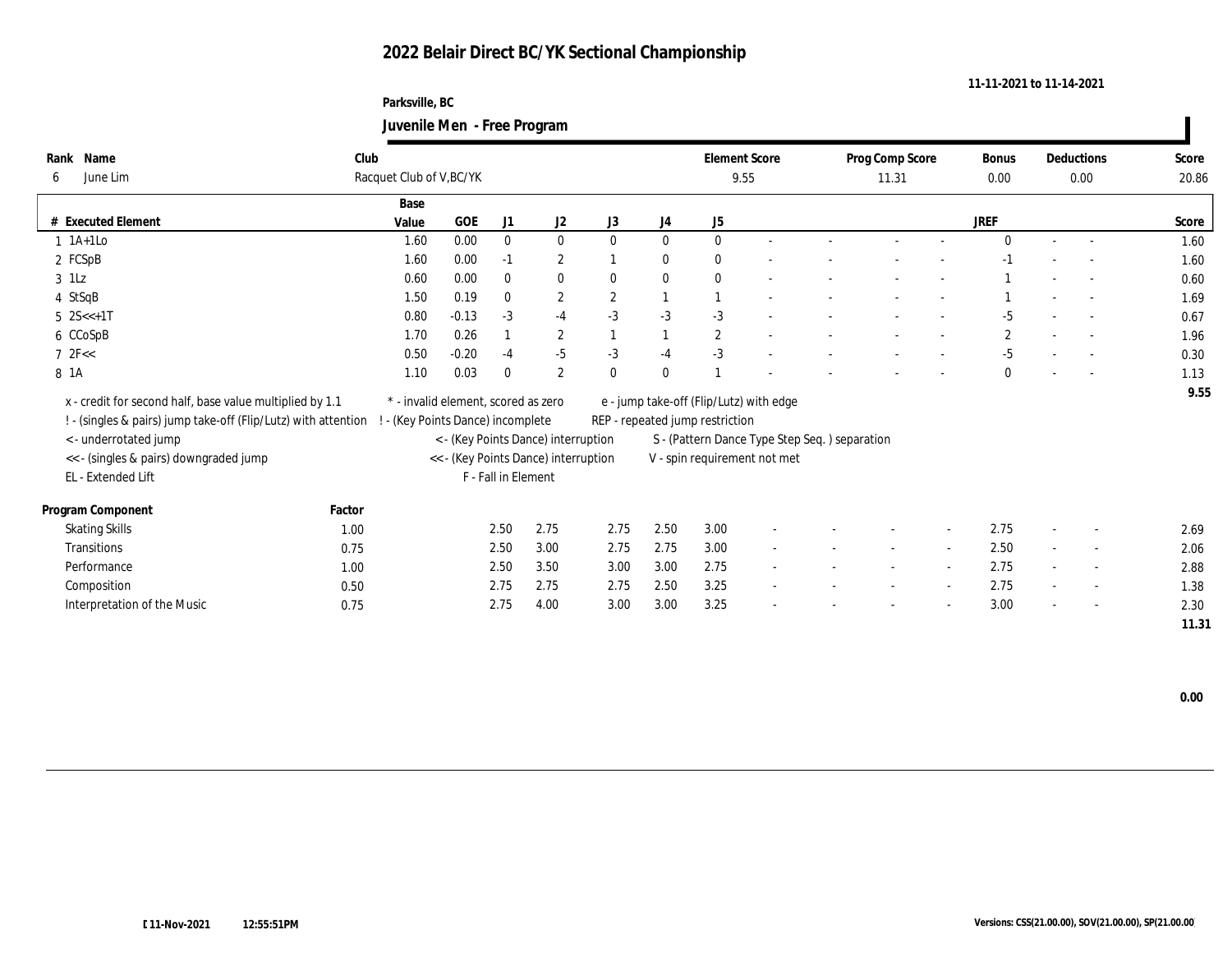#### **Parksville, BC Juvenile Men - Free Program**

|                                                                |        |                                     |            |                     | $\overline{\phantom{0}}$             |              |              |                                               |  |                          |                          |              |        |                          |       |
|----------------------------------------------------------------|--------|-------------------------------------|------------|---------------------|--------------------------------------|--------------|--------------|-----------------------------------------------|--|--------------------------|--------------------------|--------------|--------|--------------------------|-------|
| Name<br>Rank                                                   | Club   |                                     |            |                     |                                      |              |              | <b>Element Score</b>                          |  | Prog Comp Score          |                          | Bonus        |        | Deductions               | Score |
| Stephen Lee<br>7                                               |        | Connaught SC, BC/YK                 |            |                     |                                      |              |              | 10.45                                         |  | 9.22                     |                          | 0.00         |        | 0.40                     | 19.27 |
|                                                                |        | Base                                |            |                     |                                      |              |              |                                               |  |                          |                          |              |        |                          |       |
| # Executed Element                                             |        | Value                               | <b>GOE</b> | J1                  | J2                                   | J3           | J4           | J5                                            |  |                          |                          | <b>JREF</b>  |        |                          | Score |
| $1 \text{ } 2\text{Lo}+2\text{T}<<$                            |        | 2.10                                | $-0.81$    | $-5$                | $-5$                                 | $-3$         | $-5$         | $-4$                                          |  |                          |                          | $-5$         |        |                          | 1.29  |
| 2ZF                                                            |        | 1.80                                | $-0.90$    | $-5$                | $-5$                                 | $-5$         | $-5$         | $-5$                                          |  |                          |                          | $-5$         |        |                          | 0.90  |
| 3 FCSpB                                                        |        | 1.60                                | 0.00       | $\bf{0}$            | $\bf{0}$                             | $\mathbf{0}$ | $\bf{0}$     | 3                                             |  |                          |                          | $\mathbf{0}$ |        |                          | 1.60  |
| 4 2S                                                           |        | 1.30                                | 0.00       | $\mathbf{0}$        | $\mathbf{0}$                         | $\mathbf{0}$ | $\mathbf{0}$ |                                               |  |                          |                          | $\mathbf{0}$ |        |                          | 1.30  |
| $5$ 1A+1Lo                                                     |        | 1.60                                | 0.00       | $\mathbf{0}$        | $\mathbf{1}$                         | $\mathbf{0}$ | $\bf{0}$     | $\mathbf{0}$                                  |  |                          |                          | $\mathbf{0}$ |        | $\sim$                   | 1.60  |
| 6 CCoSpB (V)                                                   |        | 1.28                                | $-0.03$    | $\mathbf{0}$        | $-1$                                 | $-1$         | $\mathbf{0}$ | $\theta$                                      |  |                          | $\sim$                   | $\mathbf{0}$ |        | $\overline{a}$           | 1.25  |
| 7 StSqB                                                        |        | 1.50                                | $-0.04$    | $-1$                | $-1$                                 | $\bf{0}$     | $\bf{0}$     | $\mathbf{0}$                                  |  |                          |                          | $\mathbf{0}$ |        |                          | 1.46  |
| 8 2Lzq                                                         |        | 2.10                                | $-1.05$    | $-5$                | $-5$                                 | $-5$         | $-5$         | $-5$                                          |  |                          |                          | $-5$         |        |                          | 1.05  |
| x - credit for second half, base value multiplied by 1.1       |        | * - invalid element, scored as zero |            |                     |                                      |              |              | e - jump take-off (Flip/Lutz) with edge       |  |                          |                          |              |        |                          | 10.45 |
| ! - (singles & pairs) jump take-off (Flip/Lutz) with attention |        | ! - (Key Points Dance) incomplete   |            |                     |                                      |              |              | REP - repeated jump restriction               |  |                          |                          |              |        |                          |       |
| <- underrotated jump                                           |        |                                     |            |                     | < - (Key Points Dance) interruption  |              |              | S - (Pattern Dance Type Step Seq.) separation |  |                          |                          |              |        |                          |       |
| << - (singles & pairs) downgraded jump                         |        |                                     |            |                     | << - (Key Points Dance) interruption |              |              | V - spin requirement not met                  |  |                          |                          |              |        |                          |       |
| EL - Extended Lift                                             |        |                                     |            | F - Fall in Element |                                      |              |              |                                               |  |                          |                          |              |        |                          |       |
|                                                                |        |                                     |            |                     |                                      |              |              |                                               |  |                          |                          |              |        |                          |       |
| Program Component                                              | Factor |                                     |            |                     |                                      |              |              |                                               |  |                          |                          |              |        |                          |       |
| <b>Skating Skills</b>                                          | 1.00   |                                     |            | 2.75                | 2.25                                 | 2.25         | 2.25         | 3.00                                          |  |                          |                          | 2.00         |        | $\overline{\phantom{a}}$ | 2.38  |
| Transitions                                                    | 0.75   |                                     |            | 2.50                | 2.50                                 | 2.00         | 2.50         | 2.50                                          |  | $\sim$                   | $\sim$                   | 2.25         | $\sim$ | $\overline{\phantom{a}}$ | 1.83  |
| Performance                                                    | 1.00   |                                     |            | 2.25                | 2.25                                 | 2.00         | 1.75         | 2.75                                          |  | $\overline{\phantom{a}}$ | $\sim$                   | 2.25         | $\sim$ | $\sim$                   | 2.19  |
| Composition                                                    | 0.50   |                                     |            | 2.50                | 2.50                                 | 2.25         | 2.00         | 2.50                                          |  |                          | $\overline{\phantom{a}}$ | 2.50         |        | $\sim$                   | 1.22  |
| Interpretation of the Music                                    | 0.75   |                                     |            | 2.25                | 2.25                                 | 2.00         | 1.50         | 2.00                                          |  |                          | $\sim$                   | 2.25         |        | $\sim$                   | 1.60  |
|                                                                |        |                                     |            |                     |                                      |              |              |                                               |  |                          |                          |              |        |                          | 9.22  |
|                                                                |        |                                     |            |                     |                                      |              |              |                                               |  |                          |                          |              |        |                          |       |

 $\blacksquare$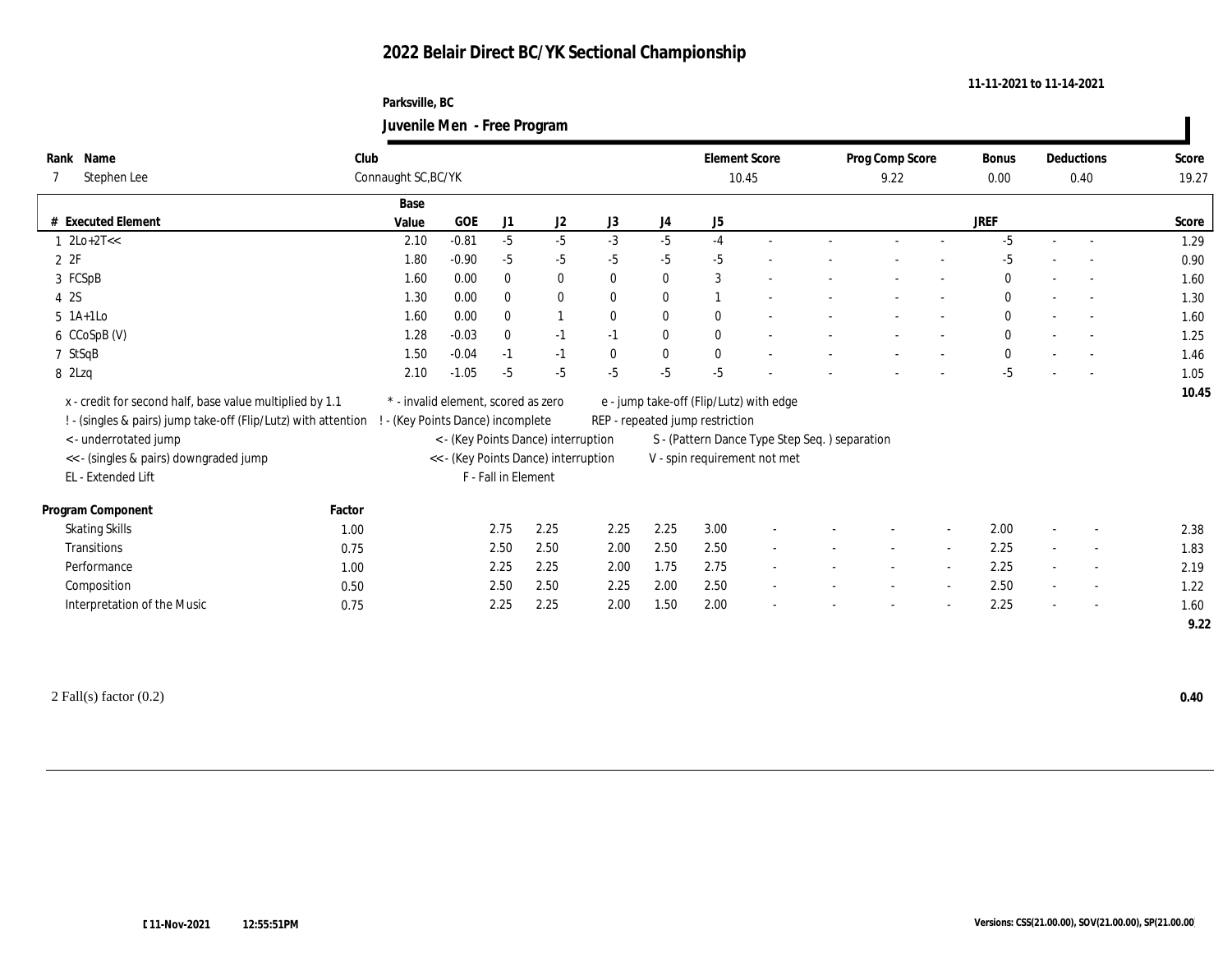#### **Parksville, BC Juvenile Men - Free Program**

|                                                                  |        |                                     |            |                     | ັ                                    |              |          |                                 |                                               |                          |                          |              |        |                          |       |
|------------------------------------------------------------------|--------|-------------------------------------|------------|---------------------|--------------------------------------|--------------|----------|---------------------------------|-----------------------------------------------|--------------------------|--------------------------|--------------|--------|--------------------------|-------|
| Name<br>Rank                                                     | Club   |                                     |            |                     |                                      |              |          |                                 | <b>Element Score</b>                          | Prog Comp Score          |                          | <b>Bonus</b> |        | Deductions               | Score |
| Nathan Guo<br>8                                                  |        | Racquet Club of V, BC/YK            |            |                     |                                      |              |          |                                 | 9.70                                          | 8.77                     |                          | 0.00         |        | 0.00                     | 18.47 |
|                                                                  |        | Base                                |            |                     |                                      |              |          |                                 |                                               |                          |                          |              |        |                          |       |
| # Executed Element                                               |        | Value                               | <b>GOE</b> | J1                  | J <sub>2</sub>                       | J3           | J4       | J5                              |                                               |                          |                          | <b>JREF</b>  |        |                          | Score |
| $1$ 1Lz                                                          |        | 0.60                                | 0.00       | $\mathbf{0}$        | $\bf{0}$                             | $\mathbf{0}$ | $\bf{0}$ | $\mathbf{0}$                    | $\sim$                                        |                          |                          | $\theta$     | $\sim$ | $\sim$                   | 0.60  |
| $2 \t2S+1T$                                                      |        | 1.70                                | $-0.03$    | $-1$                | $\bf{0}$                             | $\bf{0}$     | $\bf{0}$ | $\bf{0}$                        |                                               |                          |                          | $-1$         |        |                          | 1.67  |
| 3 CCoSpB (V)                                                     |        | 1.28                                | $-0.07$    | $\bf{0}$            | $\bf{0}$                             | $-1$         | $-1$     | $-1$                            |                                               |                          |                          | $\bf{0}$     |        | $\overline{a}$           | 1.21  |
| $4$ 1F                                                           |        | 0.50                                | 0.00       | $\bf{0}$            | $\bf{0}$                             | $\bf{0}$     | $\bf{0}$ | $\theta$                        | ٠                                             |                          |                          | $\mathbf{0}$ | $\sim$ | $\sim$                   | 0.50  |
| 5 StSqB                                                          |        | 1.50                                | 0.00       | $\bf{0}$            |                                      | $\bf{0}$     | $-1$     |                                 |                                               |                          |                          | $-1$         |        | $\overline{\phantom{a}}$ | 1.50  |
| $6$ 1A+1Lo                                                       |        | 1.60                                | $-0.14$    | $-1$                | $-1$                                 | $-1$         | $-2$     | $\bf{0}$                        | $\overline{a}$                                |                          | $\sim$                   | $-2$         |        | $\overline{a}$           | 1.46  |
| 7 FSSpB                                                          |        | 1.70                                | $-0.04$    | $\mathbf{0}$        | $-1$                                 | $\mathbf{0}$ | $\bf{0}$ | $-1$                            |                                               |                          |                          | $\mathbf{0}$ |        | $\overline{\phantom{a}}$ | 1.66  |
| 8 1 A                                                            |        | 1.10                                | 0.00       | $\theta$            |                                      | $\bf{0}$     | $\bf{0}$ | $\theta$                        |                                               |                          |                          | $\mathbf{0}$ |        |                          | 1.10  |
| x - credit for second half, base value multiplied by 1.1         |        | * - invalid element, scored as zero |            |                     |                                      |              |          |                                 | e - jump take-off (Flip/Lutz) with edge       |                          |                          |              |        |                          | 9.70  |
| ! - (singles & pairs) jump take-off (Flip/Lutz) with attention ! |        | (Key Points Dance) incomplete       |            |                     |                                      |              |          | REP - repeated jump restriction |                                               |                          |                          |              |        |                          |       |
| < - underrotated jump                                            |        |                                     |            |                     | < - (Key Points Dance) interruption  |              |          |                                 | S - (Pattern Dance Type Step Seq.) separation |                          |                          |              |        |                          |       |
| << - (singles & pairs) downgraded jump                           |        |                                     |            |                     | << - (Key Points Dance) interruption |              |          |                                 | V - spin requirement not met                  |                          |                          |              |        |                          |       |
| EL - Extended Lift                                               |        |                                     |            | F - Fall in Element |                                      |              |          |                                 |                                               |                          |                          |              |        |                          |       |
|                                                                  |        |                                     |            |                     |                                      |              |          |                                 |                                               |                          |                          |              |        |                          |       |
| Program Component                                                | Factor |                                     |            |                     |                                      |              |          |                                 |                                               |                          |                          |              |        |                          |       |
| <b>Skating Skills</b>                                            | 1.00   |                                     |            | 2.25                | 2.75                                 | 1.75         | 2.00     | 3.25                            |                                               |                          |                          | 1.75         |        | $\overline{\phantom{a}}$ | 2.19  |
| Transitions                                                      | 0.75   |                                     |            | 2.00                | 2.75                                 | 1.75         | 1.75     | 3.00                            | $\overline{\phantom{a}}$                      | $\sim$                   | $\sim$                   | 2.00         | $\sim$ | $\sim$                   | 1.60  |
| Performance                                                      | 1.00   |                                     |            | 1.75                | 2.50                                 | 2.25         | 2.25     | 3.00                            |                                               |                          | $\overline{\phantom{a}}$ | 2.00         |        | $\overline{\phantom{a}}$ | 2.25  |
| Composition                                                      | 0.50   |                                     |            | 2.25                | 2.50                                 | 1.75         | 2.25     | 3.25                            | $\sim$                                        | $\overline{\phantom{a}}$ | $\overline{\phantom{a}}$ | 2.00         |        | $\sim$                   | 1.13  |
| Interpretation of the Music                                      | 0.75   |                                     |            | 1.75                | 2.75                                 | 2.00         | 2.00     | 2.75                            |                                               |                          |                          | 1.75         |        | $\overline{\phantom{a}}$ | 1.60  |
|                                                                  |        |                                     |            |                     |                                      |              |          |                                 |                                               |                          |                          |              |        |                          | 8.77  |

 **0.00**

 $\blacksquare$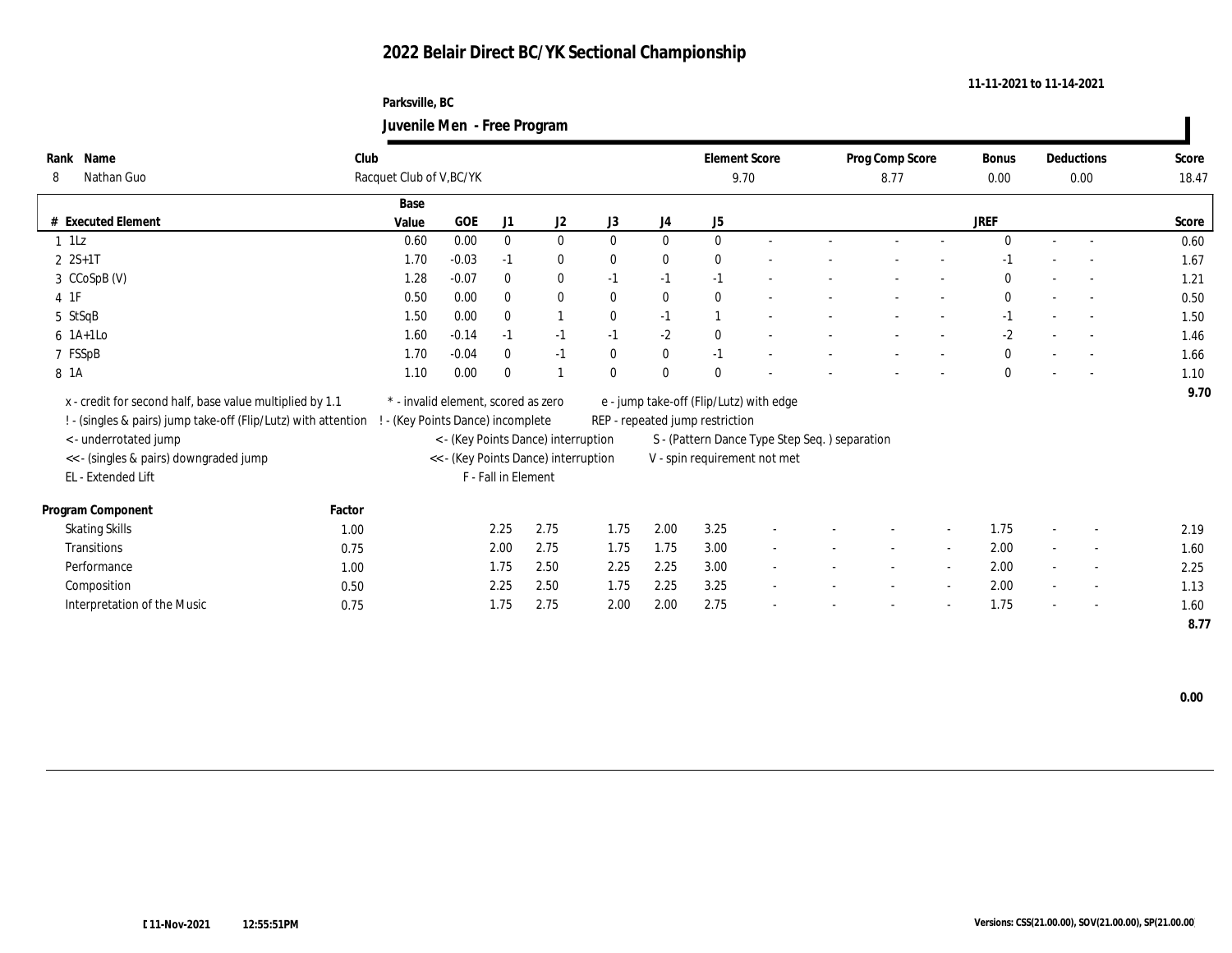#### **Parksville, BC Juvenile Men - Free Program**

|                                                                |        |                                     |         |                     | $\sigma$                             |              |              |                                         |                                                |                          |                |             |                          |                          |       |
|----------------------------------------------------------------|--------|-------------------------------------|---------|---------------------|--------------------------------------|--------------|--------------|-----------------------------------------|------------------------------------------------|--------------------------|----------------|-------------|--------------------------|--------------------------|-------|
| Rank Name                                                      | Club   |                                     |         |                     |                                      |              |              | <b>Element Score</b>                    |                                                | Prog Comp Score          |                | Bonus       |                          | Deductions               | Score |
| Henry Tsai<br>9                                                |        | Inlet SC, BC/YK                     |         |                     |                                      |              |              | 11.07                                   |                                                | 7.10                     |                | 0.00        |                          | 0.20                     | 17.97 |
|                                                                |        | Base                                |         |                     |                                      |              |              |                                         |                                                |                          |                |             |                          |                          |       |
| # Executed Element                                             |        | Value                               | GOE     | J1                  | J2                                   | J3           | J4           | J5                                      |                                                |                          |                | <b>JREF</b> |                          |                          | Score |
| $1$ 1A+2T                                                      |        | 2.40                                | $-0.07$ | $-1$                | $\bf{0}$                             | $\mathbf{0}$ | $-1$         | $\mathbf{0}$                            |                                                | $\sim$                   |                | $-1$        | $\sim$                   | $\sim$                   | 2.33  |
| 2Z                                                             |        | 1.80                                | $-0.45$ | $-2$                | $-3$                                 | $-3$         | $-3$         | $-1$                                    |                                                |                          |                | $-2$        |                          |                          | 1.35  |
| 3 2Lo                                                          |        | 1.70                                | $-0.85$ | $-5$                | $-5$                                 | $-5$         | $-5$         | $-5$                                    |                                                |                          |                | $-5$        |                          |                          | 0.85  |
| 4 FCSpB                                                        |        | 1.60                                | $-0.36$ | $-2$                | $-3$                                 | $-2$         | $-2$         | $-1$                                    |                                                |                          |                | $-4$        | $\sim$                   | $\overline{\phantom{a}}$ | 1.24  |
| 5 2Lz                                                          |        | 2.10                                | $-0.58$ | $-2$                | $-5$                                 | $-3$         | $\text{-}3$  | $-1$                                    |                                                |                          |                | $-3$        |                          |                          | 1.52  |
| 6 2S                                                           |        | 1.30                                | $-0.52$ | $-3$                | $-4$                                 | $-4$         | $-5$         | $-4$                                    |                                                | $\sim$                   | $\sim$         | $-4$        |                          | $\sim$                   | 0.78  |
| 7 StSqB                                                        |        | 1.50                                | $-0.11$ | $-3$                | $-1$                                 | $\mathbf{0}$ | $\bf{0}$     | $\mathbf{0}$                            |                                                |                          |                | $-2$        |                          |                          | 1.39  |
| 8 CCoSpB                                                       |        | 1.70                                | $-0.09$ | $-1$                |                                      | $-1$         | $\mathbf{0}$ | $\theta$                                |                                                |                          |                | $-1$        |                          |                          | 1.61  |
| x - credit for second half, base value multiplied by 1.1       |        | * - invalid element, scored as zero |         |                     |                                      |              |              | e - jump take-off (Flip/Lutz) with edge |                                                |                          |                |             |                          |                          | 11.07 |
| ! - (singles & pairs) jump take-off (Flip/Lutz) with attention |        | - (Key Points Dance) incomplete     |         |                     |                                      |              |              | REP - repeated jump restriction         |                                                |                          |                |             |                          |                          |       |
| <- underrotated jump                                           |        |                                     |         |                     | < - (Key Points Dance) interruption  |              |              |                                         | S - (Pattern Dance Type Step Seq. ) separation |                          |                |             |                          |                          |       |
| << - (singles & pairs) downgraded jump                         |        |                                     |         |                     | << - (Key Points Dance) interruption |              |              | V - spin requirement not met            |                                                |                          |                |             |                          |                          |       |
| EL - Extended Lift                                             |        |                                     |         | F - Fall in Element |                                      |              |              |                                         |                                                |                          |                |             |                          |                          |       |
|                                                                |        |                                     |         |                     |                                      |              |              |                                         |                                                |                          |                |             |                          |                          |       |
| Program Component                                              | Factor |                                     |         |                     |                                      |              |              |                                         |                                                |                          |                |             |                          |                          |       |
| <b>Skating Skills</b>                                          | 1.00   |                                     |         | 2.25                | 2.25                                 | 1.50         | 1.75         | 3.00                                    |                                                |                          |                | 2.00        |                          |                          | 2.06  |
| <b>Transitions</b>                                             | 0.75   |                                     |         | 1.75                | 1.75                                 | 1.75         | 1.25         | 2.25                                    |                                                | $\sim$                   | $\sim$         | 1.75        | $\sim$                   | $\sim$                   | 1.31  |
| Performance                                                    | 1.00   |                                     |         | 1.75                | 1.75                                 | 1.50         | 1.50         | 2.25                                    |                                                | $\overline{\phantom{a}}$ | $\overline{a}$ | 2.00        | $\overline{\phantom{a}}$ | $\overline{\phantom{a}}$ | 1.75  |
| Composition                                                    | 0.50   |                                     |         | 1.75                | 1.50                                 | 1.50         | 1.25         | 2.50                                    |                                                |                          |                | 2.00        |                          | $\sim$                   | 0.85  |
| Interpretation of the Music                                    | 0.75   |                                     |         | 1.50                | 1.25                                 | 1.50         | 1.25         | 2.00                                    |                                                |                          | $\overline{a}$ | 1.75        |                          | $\sim$                   | 1.13  |
|                                                                |        |                                     |         |                     |                                      |              |              |                                         |                                                |                          |                |             |                          |                          | 7.10  |
|                                                                |        |                                     |         |                     |                                      |              |              |                                         |                                                |                          |                |             |                          |                          |       |

 $\blacksquare$